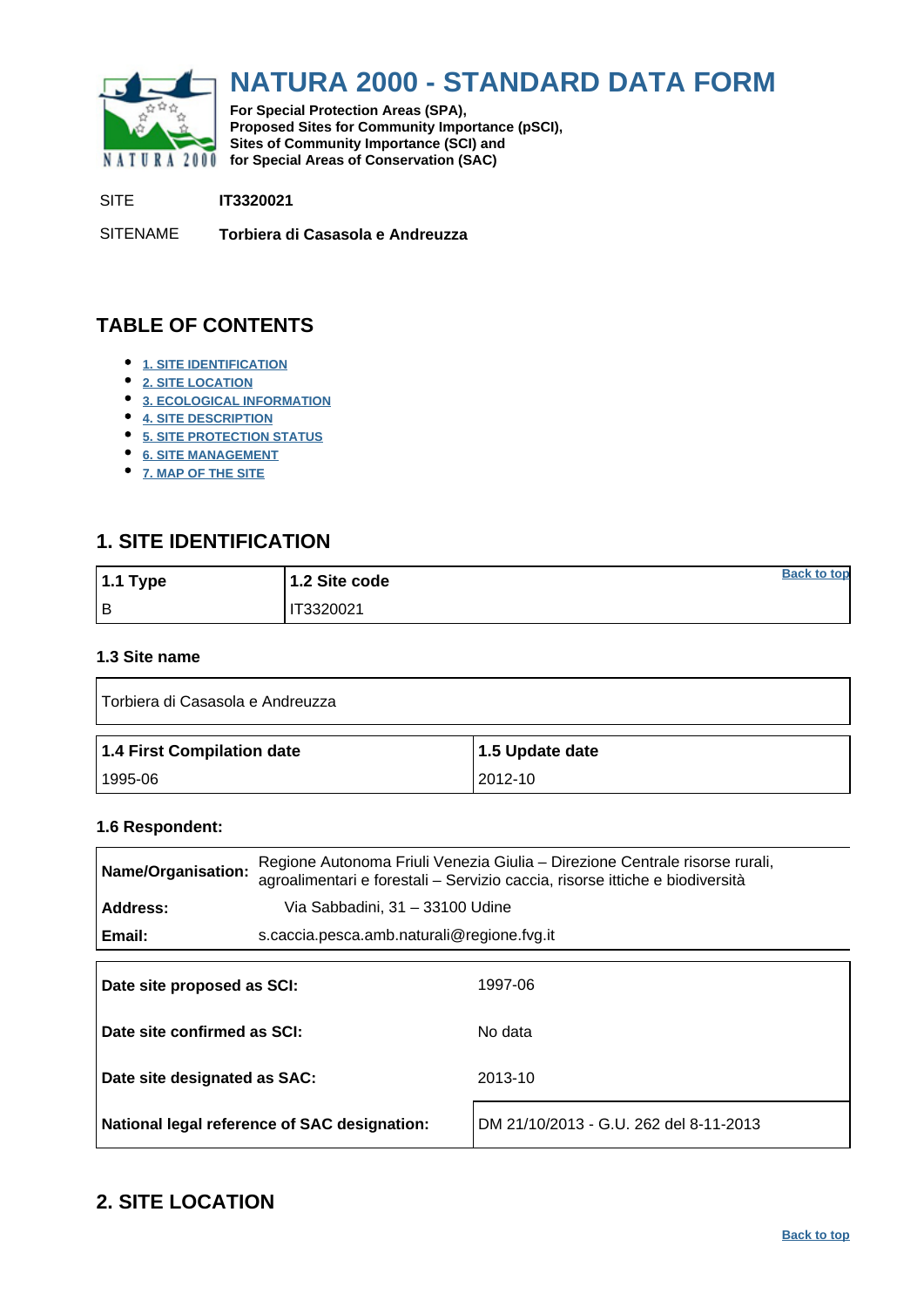### **2.1 Site-centre location [decimal degrees]:**

| Longitude<br>13.0761 | Latitude<br>46.1969 |
|----------------------|---------------------|
| 2.2 Area [ha]:       | 2.3 Marine area [%] |
| 98.0                 | 0.0                 |
| 2.4 Sitelength [km]: |                     |

### 0.0

#### **2.5 Administrative region code and name**

| <b>NUTS level 2 code</b> | <b>Region Name</b>      |
|--------------------------|-------------------------|
| I ITD4                   | l Friuli-Venezia Giulia |

### **2.6 Biogeographical Region(s)**

Continental (100.0

### <span id="page-1-0"></span>**3. ECOLOGICAL INFORMATION**

#### **3.1 Habitat types present on the site and assessment for them**

**Annex I Habitat types Site assessment Code PF NP Cover [ha] Cave [number] Data quality A|B|C|D A|B|C Representativity Relative Surface Conservation Global** 3140 **b**  $\begin{array}{|c|c|c|c|c|}\n\hline\n\text{O.98}\n\hline\n\end{array}$  **P** B C B B 6410 **9**.8 **P** A C B B 7210  $\mathbf{B}$  |  $\mathbf{I}_{1.0}$  |  $\mathbf{P}$  |  $\mathbf{B}$  |  $\mathbf{C}$  |  $\mathbf{B}$  |  $\mathbf{B}$  |  $\mathbf{B}$  $7230$   $\blacksquare$   $27.44$   $\blacksquare$   $\blacksquare$   $\blacksquare$   $\blacksquare$   $\blacksquare$   $\blacksquare$   $\blacksquare$   $\blacksquare$   $\blacksquare$   $\blacksquare$   $\blacksquare$   $\blacksquare$   $\blacksquare$   $\blacksquare$   $\blacksquare$   $\blacksquare$   $\blacksquare$   $\blacksquare$   $\blacksquare$   $\blacksquare$   $\blacksquare$   $\blacksquare$   $\blacksquare$   $\blacksquare$   $\blacksquare$   $\blacksquare$   $\blacksquare$   $\blacksquare$   $\bl$ 

**[Back to top](#page-0-0)**

- **PF:** for the habitat types that can have a non-priority as well as a priority form (6210, 7130, 9430) enter "X" in the column PF to indicate the priority form.
- **NP:** in case that a habitat type no longer exists in the site enter: x (optional)
- **Cover:** decimal values can be entered
- **Caves:** for habitat types 8310, 8330 (caves) enter the number of caves if estimated surface is not available.
- **Data quality:** G = 'Good' (e.g. based on surveys); M = 'Moderate' (e.g. based on partial data with some extrapolation);  $P = 'Poor'$  (e.g. rough estimation)

### **3.2 Species referred to in Article 4 of Directive 2009/147/EC and listed in Annex II of Directive**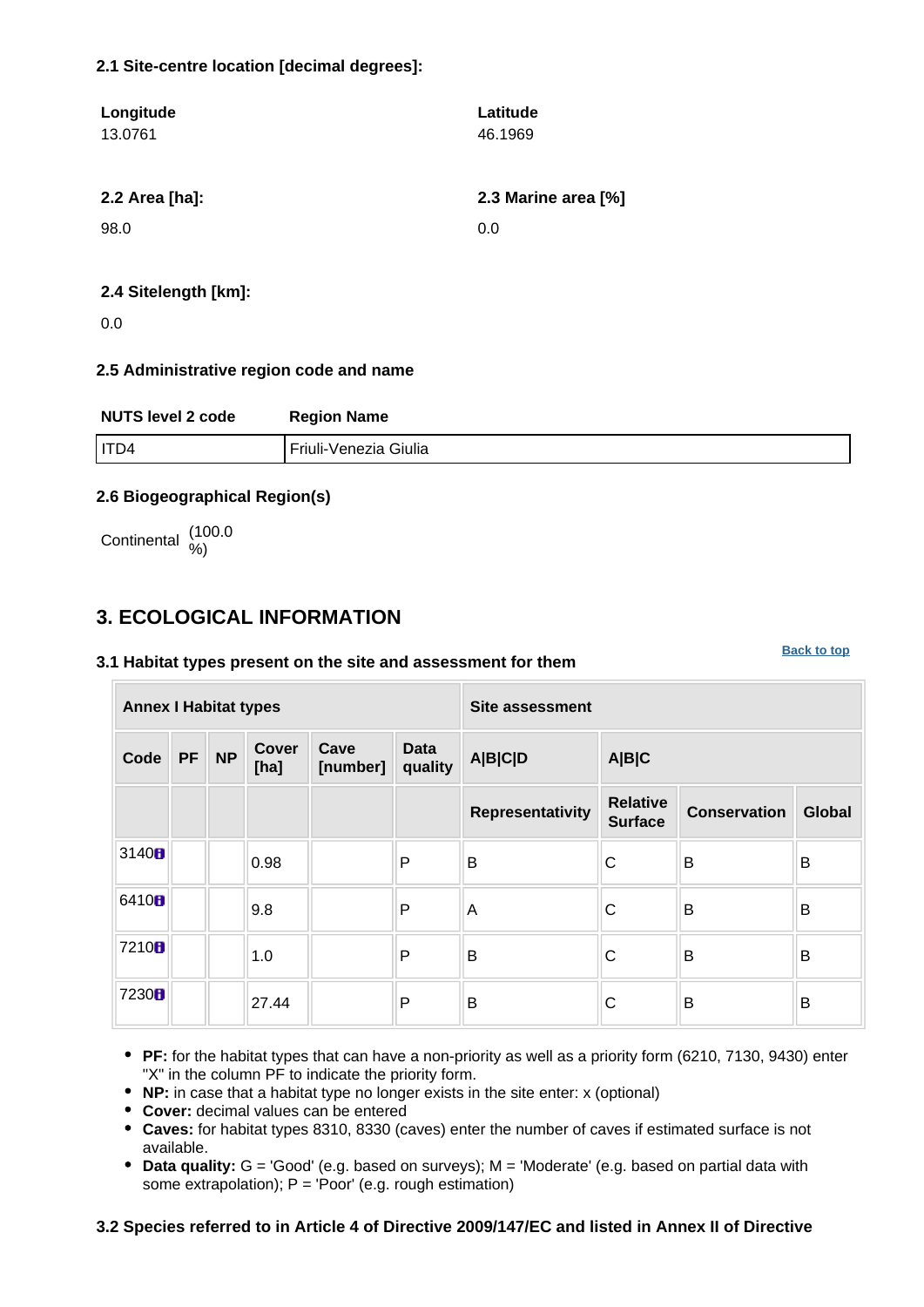### **92/43/EEC and site evaluation for them**

|   | <b>Species</b> |                                     |              |           |              |              | Population in the site |                         |              |                | <b>Site assessment</b> |              |              |              |
|---|----------------|-------------------------------------|--------------|-----------|--------------|--------------|------------------------|-------------------------|--------------|----------------|------------------------|--------------|--------------|--------------|
| G | Code           | <b>Scientific</b><br><b>Name</b>    | $\mathbf{s}$ | <b>NP</b> | T            | <b>Size</b>  |                        | Unit<br>D.qual.<br>Cat. |              | <b>A B C D</b> | A B C                  |              |              |              |
|   |                |                                     |              |           |              | Min          | <b>Max</b>             |                         |              |                | Pop.                   | Con.         | Iso.         | Glo.         |
| B | A229           | <b>Alcedo atthis</b>                |              |           | р            | 1            | 1                      | p                       |              | G              | D                      |              |              |              |
| В | A029           | <b>Ardea</b><br>purpurea            |              |           | $\mathbf C$  |              |                        |                         | $\mathsf{R}$ |                | D                      |              |              |              |
| Α | 1193           | <b>Bombina</b><br>variegata         |              |           | p            |              |                        |                         | $\mathsf C$  | M              | $\mathsf{C}$           | B            | $\mathsf C$  | $\mathbf C$  |
| В | A021           | <b>Botaurus</b><br><b>stellaris</b> |              |           | W            |              |                        |                         | V            |                | D                      |              |              |              |
| B | A288           | <b>Cettia cetti</b>                 |              |           | p            | 5            | 5                      | p                       |              | G              | D                      |              |              |              |
| B | A081           | <b>Circus</b><br>aeruginosus        |              |           | p            | 1            | 1                      | p                       |              | G              | D                      |              |              |              |
| B | A082           | <b>Circus</b><br>cvaneus            |              |           | $\mathbf{C}$ |              |                        |                         | $\mathsf{R}$ | G              | $\mathsf C$            | $\mathsf{C}$ | $\mathsf C$  | $\mathbf C$  |
| B | A027           | Egretta alba                        |              |           | $\mathbf{C}$ |              |                        |                         | R            |                | D                      |              |              |              |
| В | A026           | <b>Egretta</b><br>garzetta          |              |           | $\mathbf C$  |              |                        |                         | $\mathsf{R}$ |                | D                      |              |              |              |
| B | A381           | <b>Emberiza</b><br>schoeniclus      |              |           | r            | 5            | 5                      | p                       |              | G              | D                      |              |              |              |
| P | 1714           | <b>Euphrasia</b><br>marchesettii    |              |           | p            |              |                        |                         | $\mathsf{R}$ |                | $\mathsf C$            | B            | $\mathsf C$  | B            |
| P | 4096           | <b>Gladiolus</b><br>palustris       |              |           | p            |              |                        |                         | $\mathsf{R}$ |                | $\mathsf C$            | B            | $\mathsf{C}$ | B            |
| B | A022           | <b>Ixobrychus</b><br>minutus        |              |           | $\mathsf{r}$ | 3            | 3                      | p                       |              | G              | $\mathsf C$            | $\mathsf{C}$ | $\mathsf C$  | $\mathsf{C}$ |
| B | A338           | Lanius<br>collurio                  |              |           | $\mathsf{r}$ | $\sqrt{5}$   | $\sqrt{5}$             | p                       |              | G              | D                      |              |              |              |
| B | A073           | <b>Milvus</b><br>migrans            |              |           | $\mathsf{r}$ | $\mathbf{1}$ | $\mathbf{1}$           | p                       |              | G              | D                      |              |              |              |
| B | A023           | <b>Nycticorax</b><br>nycticorax     |              |           | $\mathbf C$  |              |                        |                         | $\mathsf{R}$ |                | D                      |              |              |              |
| B | A120           | Porzana<br>parva                    |              |           | $\mathbf C$  |              |                        |                         | V            |                | D                      |              |              |              |
| A | 1215           | Rana latastei                       |              |           | p            |              |                        |                         | $\mathsf{R}$ | M              | $\mathsf C$            | $\sf B$      | $\mathsf C$  | $\mathsf C$  |
| B | A336           | <b>Remiz</b><br>pendulinus          |              |           | $\mathbf{C}$ |              |                        |                         | $\mathsf R$  |                | D                      |              |              |              |
| Α | 1167           | <b>Triturus</b><br>carnifex         |              |           | p            |              |                        |                         | $\mathsf C$  | M              | $\mathsf C$            | B            | $\mathsf C$  | $\mathsf{C}$ |
| I | 1014           | <b>Vertigo</b><br>angustior         |              |           | р            |              |                        |                         | P            | DD             | D                      |              |              |              |

**Group:** A = Amphibians, B = Birds, F = Fish, I = Invertebrates, M = Mammals, P = Plants, R = Reptiles

**S:** in case that the data on species are sensitive and therefore have to be blocked for any public access enter: yes

**NP:** in case that a species is no longer present in the site enter: x (optional)

**Type:** p = permanent, r = reproducing, c = concentration, w = wintering (for plant and non-migratory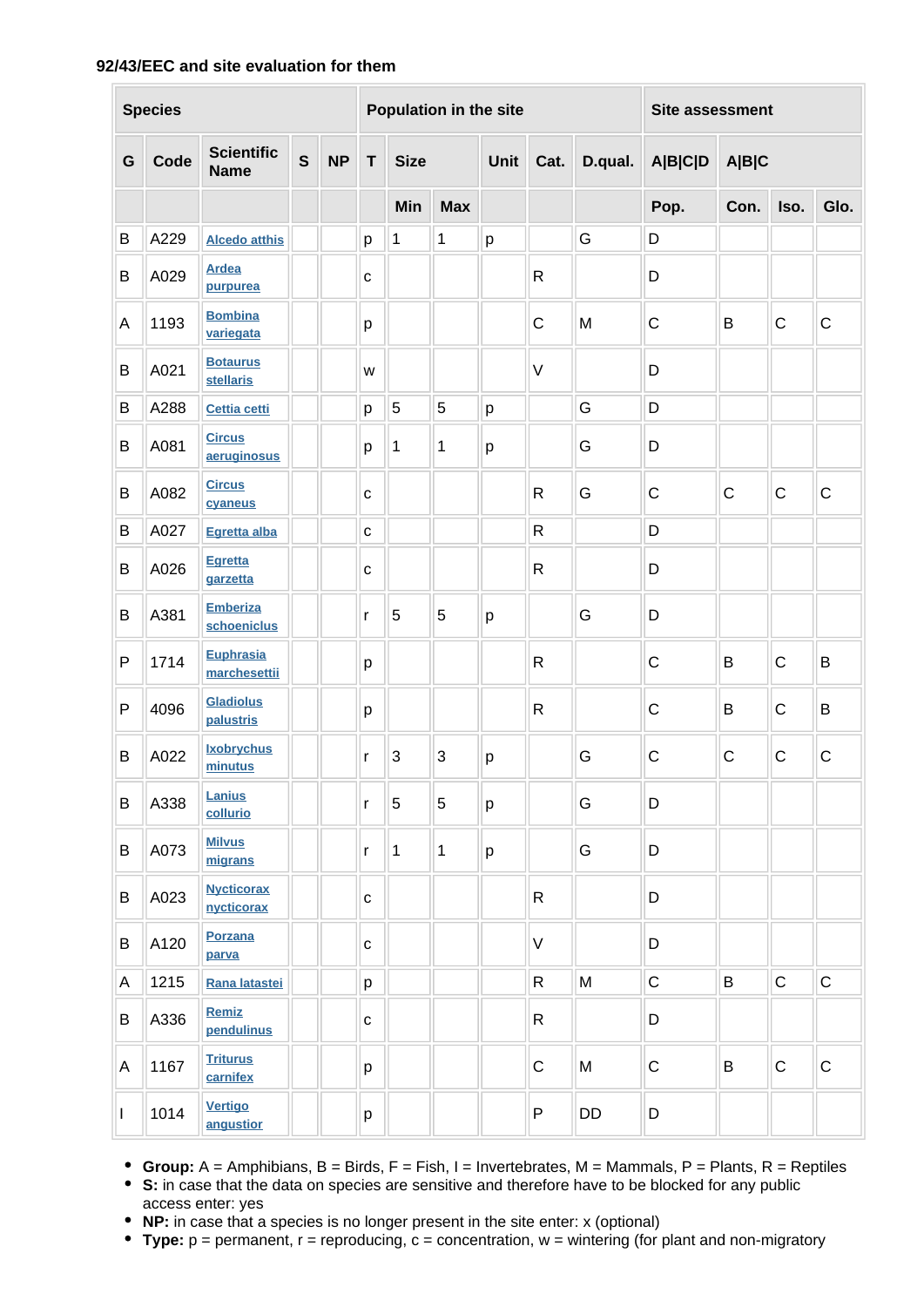species use permanent)

- Unit: i = individuals, p = pairs or other units according to the Standard list of population units and codes in accordance with Article 12 and 17 reporting (see **[reference portal](http://bd.eionet.europa.eu/activities/Natura_2000/reference_portal)**)
- **Abundance categories (Cat.):** C = common, R = rare, V = very rare, P = present to fill if data are deficient (DD) or in addition to population size information
- **Data quality:** G = 'Good' (e.g. based on surveys); M = 'Moderate' (e.g. based on partial data with some extrapolation); P = 'Poor' (e.g. rough estimation); VP = 'Very poor' (use this category only, if not even a rough estimation of the population size can be made, in this case the fields for population size can remain empty, but the field "Abundance categories" has to be filled in)

| <b>Species</b> |             |                                  | Population in the site |           |             |            | <b>Motivation</b> |                |                                |             |                            |                |              |                |
|----------------|-------------|----------------------------------|------------------------|-----------|-------------|------------|-------------------|----------------|--------------------------------|-------------|----------------------------|----------------|--------------|----------------|
| Group          | <b>CODE</b> | <b>Scientific</b><br><b>Name</b> | $\mathbf{s}$           | <b>NP</b> | <b>Size</b> |            | <b>Unit</b>       | Cat.           | <b>Species</b><br><b>Annex</b> |             | <b>Other</b><br>categories |                |              |                |
|                |             |                                  |                        |           | Min         | <b>Max</b> |                   | <b>C R V P</b> | IV                             | $\mathbf v$ | $\mathbf{A}$               | $\overline{B}$ | $\mathbf c$  | $\mathsf D$    |
| P              |             | <b>Allium</b><br>suaveolens      |                        |           |             |            |                   | $\mathsf{R}$   |                                |             | Χ                          |                |              |                |
| A              | 1201        | <b>Bufo viridis</b>              |                        |           |             |            |                   | $\mathsf{C}$   | X                              |             |                            |                | $\sf X$      | $\sf X$        |
| $\mathsf{P}$   |             | <b>Carex</b><br>appropinquata    |                        |           |             |            |                   | $\mathsf{P}$   |                                |             | X                          |                |              |                |
| ${\sf R}$      | 1281        | <b>Elaphe</b><br>longissima      |                        |           |             |            |                   | $\mathsf{C}$   | X                              |             |                            |                | X            | X              |
| $\sf P$        |             | <b>Gentiana</b><br>pneumonanthe  |                        |           |             |            |                   | $\mathsf{P}$   |                                |             | X                          |                |              | $\mathsf X$    |
| L              | 1026        | <b>Helix pomatia</b>             |                        |           |             |            |                   | $\mathsf{P}$   |                                | X           |                            |                | X            | Χ              |
| R              | 5670        | <b>Hierophis</b><br>viridiflavus |                        |           |             |            |                   | $\mathsf{C}$   | X                              |             |                            |                | X            | Χ              |
| А              | 5358        | <b>Hyla intermedia</b>           |                        |           |             |            |                   | $\mathsf{C}$   |                                |             |                            |                | X            | $\mathsf X$    |
| R              | 1263        | <b>Lacerta viridis</b>           |                        |           |             |            |                   | $\mathsf{C}$   | X                              |             |                            |                | X            | $\mathsf X$    |
| M              | 1358        | <b>Mustela</b><br>putorius       |                        |           |             |            |                   | $\mathsf{R}$   |                                | X           | Χ                          |                | X            | X              |
| P              |             | Plantago<br>altissima            |                        |           |             |            |                   | $\mathsf{R}$   |                                |             | X                          |                |              |                |
| R              | 1256        | <b>Podarcis</b><br>muralis       |                        |           |             |            |                   | $\mathsf{C}$   | X                              |             |                            |                | X            | X              |
| А              | 1209        | Rana dalmatina                   |                        |           |             |            |                   | $\mathsf{C}$   | Χ                              |             |                            |                | X            | X              |
| A              | 1210        | Rana esculenta                   |                        |           |             |            |                   | $\mathsf C$    |                                | $\times$    |                            |                | $\sf X$      | $\pmb{\times}$ |
| A              | 1207        | Rana lessonae                    |                        |           |             |            |                   | $\mathsf C$    | X                              |             |                            |                | $\sf X$      | $\pmb{\times}$ |
| I              |             | <b>Segmentina</b><br>nitida      |                        |           |             |            |                   | $\sf P$        |                                |             | X                          |                |              |                |
| P              | 1900        | <b>Spiranthes</b><br>aestivalis  |                        |           |             |            |                   | $\mathsf{R}$   | X                              |             | X                          |                | $\mathsf{X}$ | $\mathsf{X}$   |
| I              | 1033        | Unio<br>elongatulus              |                        |           |             |            |                   | ${\sf P}$      |                                | X           |                            |                | X            |                |

### **3.3 Other important species of flora and fauna (optional)**

- **Group:** A = Amphibians, B = Birds, F = Fish, Fu = Fungi, I = Invertebrates, L = Lichens, M = Mammals,  $P =$  Plants,  $R =$  Reptiles
- **CODE:** for Birds, Annex IV and V species the code as provided in the reference portal should be used in addition to the scientific name
- **S:** in case that the data on species are sensitive and therefore have to be blocked for any public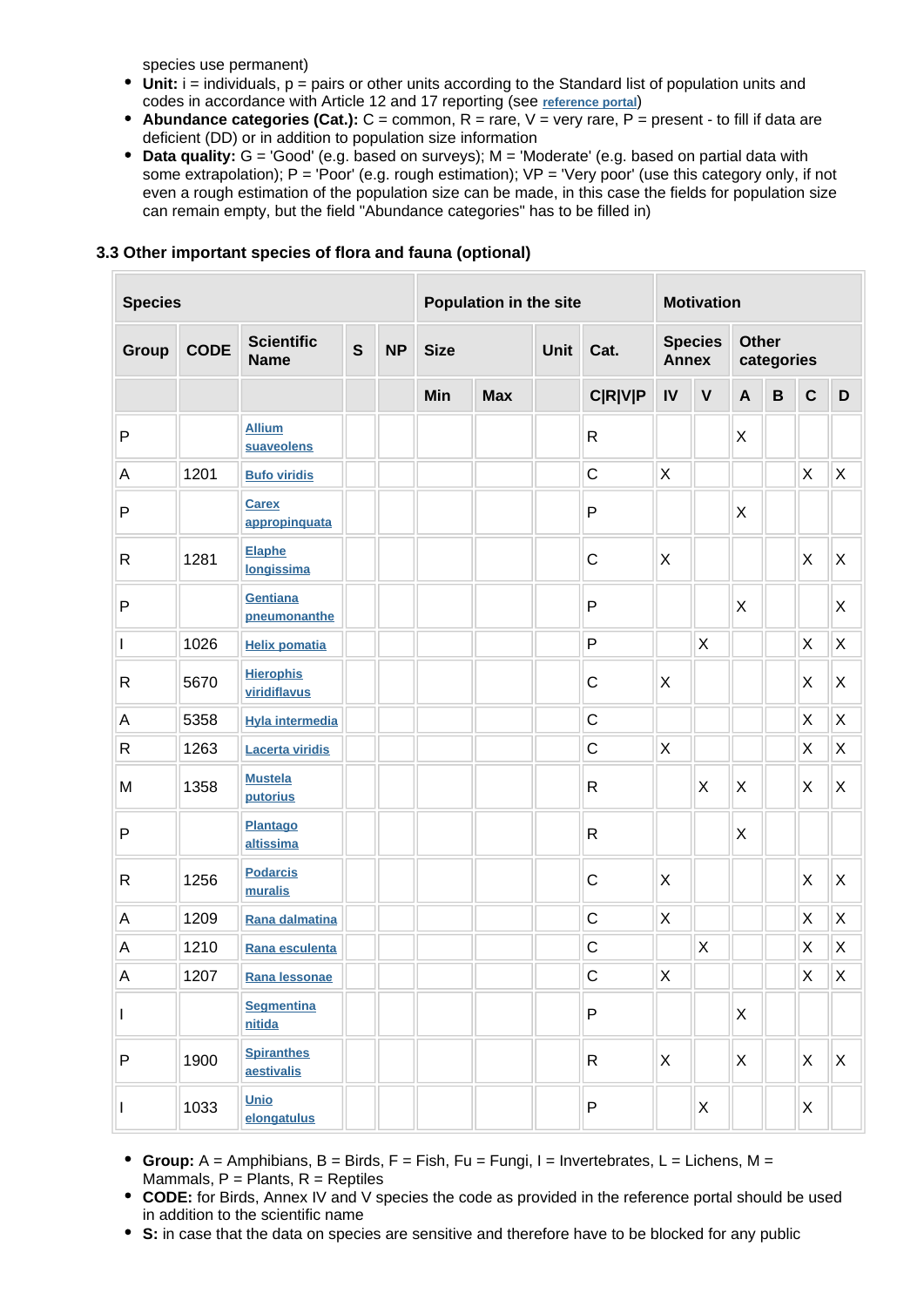access enter: yes

- **NP:** in case that a species is no longer present in the site enter: x (optional)
- $\bullet$  Unit:  $i =$  individuals,  $p =$  pairs or other units according to the standard list of population units and codes in accordance with Article 12 and 17 reporting, (see **[reference portal](http://bd.eionet.europa.eu/activities/Natura_2000/reference_portal)**)
- Cat.: Abundance categories:  $C =$  common,  $R =$  rare,  $V =$  very rare,  $P =$  present
- **Motivation categories: IV, V:** Annex Species (Habitats Directive), **A:** National Red List data; **B:** Endemics; **C:** International Conventions; **D:** other reasons

# <span id="page-4-0"></span>**4. SITE DESCRIPTION**

### **4.1 General site character**

**[Back to top](#page-0-0)**

| <b>Habitat class</b>       | % Cover |
|----------------------------|---------|
| <b>N08</b>                 | 6.0     |
| <b>N10</b>                 | 10.0    |
| N20                        | 4.0     |
| N <sub>23</sub>            | 1.0     |
| <b>N07</b>                 | 48.0    |
| <b>N12</b>                 | 24.0    |
| N06                        | 2.0     |
| <b>N14</b>                 | $5.0\,$ |
| <b>Total Habitat Cover</b> | 100     |

### **Other Site Characteristics**

Il sito rappresenta una delle ultime testimonianze delle vaste torbiere e paludi un tempo presenti nell'anfiteatro morenico del Tagliamento. Vi sono comprese superfici significative di torbiera, sopravvissute miracolosamente alla bonifica agraria e alla messa a coltura che hanno caratterizzato quasi tutte le torbiere pedemontane friulane dopo la cessazione delle pratiche di scavo della torba. La vegetazione è rappresentata da esempi di magnocariceti su torba, canneti, prati umidi a Molinia, popolazioni di Cladium mariscus. Nel sito vi è abbondante presenza di specie igrofile di notevole rilevanza a livello nazionale e regionale, anche in considerazione delle differenze vegetazionali tra le diverse zone umide che caratterizzano il sito. Tra queste è da notare la presenza di elementi endemici come Euphrasia marchesettii ed elementi microtermi relitti quali Carex davalliana, Spiranthes aestivalis e Primula farinosa. Nel sito sono inoltre presenti boscaglie igrofile a Salix cinerea e relitti di bosco a pioppo ed ontano e siepi arborate ed umide.

### **4.2 Quality and importance**

L'intera area comprende alcuni fra i migliori esempi di area umida pedemontana, in cui si sviluppano, spesso in buono stato di conservazione, associazioni anche molto rare sul territorio regionale. Tra queste va ricordato il Caricetum appropinquatae, rarissima associazione di torbiera topogena, il Cladietum marisci, che colonizza le zone di risorgiva, oltre a diverse cenosi di prati umidi e delle basse torbiere alcaline. Tra le specie botaniche più rare meritano di essere menzionate Carex appropinquata (due sole stazioni nel territorio regionale), Carex lasiocarpa (quattro sole stazioni sul territorio regionale), Euphrasia marchesettii (endemica della pianura friulana), nonchè altre specie pressochè scomparse dalla pianura urbanizzata. Si tratta inoltre di un sito ornitologicamente importante per la presenza di specie montane in area morenica, come ad esempio Turdus pilaris in periodo riproduttivo e specie legate ai fragmiteti. E' l'unico sito regionale nel quale la riproduzione di Porzana parva è stata accertata in passato. Ricca la presenza di anfibi: fra di essi spiccano Bombina variegata, Rana latastei e Triturus carnifex. E? stata accertata la presenza di Vertigo angustior ed Helix pomatia, nonché di Segmentina nitida.

### **4.3 Threats, pressures and activities with impacts on the site**

The most important impacts and activities with high effect on the site

| Negative Impacts             | Positive Impacts |      |                                      |                   |                |
|------------------------------|------------------|------|--------------------------------------|-------------------|----------------|
| Threats<br>Pollution<br>land | inside/outside   | Rank | Activities,<br>management (optional) | <b>IPollution</b> | inside/outside |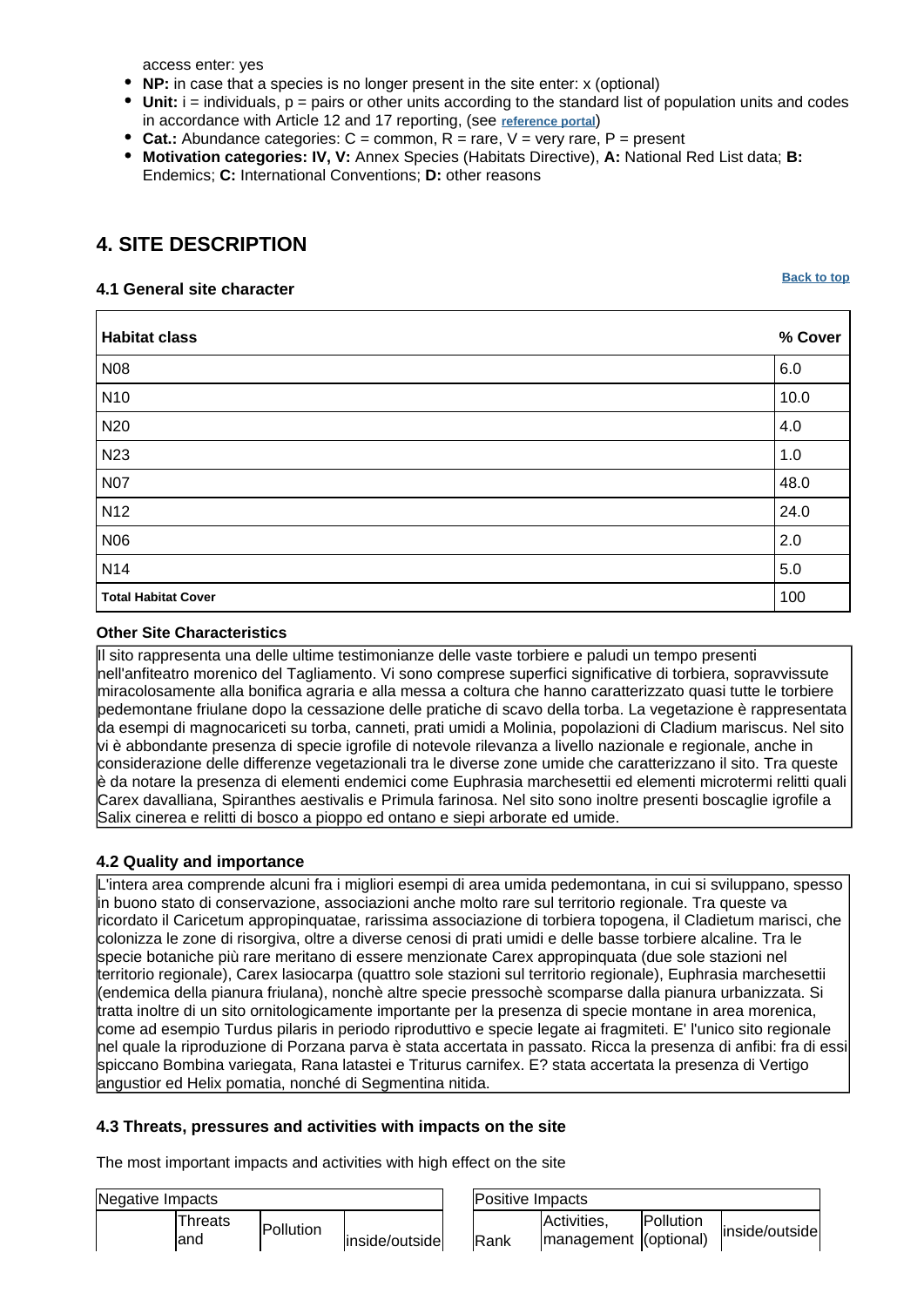| pressures       | (optional) | [i o b] |  | [code] | [code] | [i o b] |
|-----------------|------------|---------|--|--------|--------|---------|
|                 |            |         |  |        |        |         |
| J02             |            |         |  |        |        |         |
| F03.01          |            |         |  |        |        |         |
| A01             |            |         |  |        |        |         |
| E <sub>01</sub> |            |         |  |        |        |         |
| D01.02          |            |         |  |        |        |         |
| D01.01          |            |         |  |        |        |         |
| K02.01          |            |         |  |        |        |         |
|                 | [code]     | [code]  |  |        |        |         |

| [i o b]<br>[code]<br>[code] |  |
|-----------------------------|--|
|-----------------------------|--|

Rank:  $H = high$ ,  $M = medium$ ,  $L = low$ 

Pollution:  $N = N$ itrogen input, P = Phosphor/Phosphate input, A = Acid input/acidification,

 $T =$  toxic inorganic chemicals,  $O =$  toxic organic chemicals,  $X =$  Mixed pollutions

 $i =$  inside,  $o =$  outside,  $b =$  both

#### **4.5 Documentation**

BULGARINI F., CALVARIO E., FRATICELLI F., PETRETTI F. & SARROCCO S., 1999. Libro Rosso degli animali d'Italia. Vertebrati. WWf Italia ed., Roma: 1-210. CERFOLLI F., PETRASSI F. & PETRETTI F., 2002. Libro rosso degli animali d'Italia. Invertebrati. WWF Italia ed., Roma: 1-83. DEL FAVERO R., POLDINI L., BORTOLI P.L., DREOSSI G., LASEN C., VANONE G., 1998. La vegetazione forestale e la selvicoltura nella regione Friuli-Venezia Giulia. Reg. Auton. Friuli-Venezia Giulia, Direz. Reg. delle Foreste, Servizio Selvicoltur 1 pp. 440, 2: 1- 303, I-LIII, 61 grafici, Udine. ORIOLO G., DEL FAVERO R., SIARDI E., DREOSSI G.,& VANONE G., 2012. Tipologie dei boschi ripariali e palustri in Friuli Venezia Giulia. Regione Autonoma Friuli Venezia Giulia. PARODI R., 1987. Catalogo della collezione ornitologica del Museo Friulano di Storia Naturale. 1 Pubbl. Museo Fr. St. Nat., 31, Udine.
POLDINI L. & VIDALI M., 1995. Cenosi arbustive nella Alpi sud orientali (NE Italia). Colloques phytosociologiques, 24: 141-167.
POLDINI L., 1973. Die Pflanzendecke der Kalkflachmoore in Friaul (Nordostitalien). Veröff. Geobot. Inst. Rübel, 51:166-178.
POLDINI L., 1977. Centaurea forojuliensis della sect. Jacea DC. s. str., nuova entità dal Friuli. Giorn. Bot. Ital., 111(6): 303-309, Firenze.
POLDINI L., 2002. Nuovo atlante corologico delle piante vascolari nel Friuli Venezia Giulia Regione FVG, Università di Trieste. POLDINI L., ORIOLO G., VIDALI M., TOMASELLA M., STOCH F., OREL G. (2006) Manuale degli habitat del Friuli Venezia Giulia. Strumento a supporto della valutazione d'impatto ambientale (VIA), ambientale strategica (VAS) e d'incidenza ecologica (VIEc) (Corredato dalla cartografia degli habitat FVG della Laguna di Grado e Marano). Region. Autonoma Friuli Venezia Giulia – Direz. Centrale ambiente e lavori pubblici – Servizio valutazione impatto ambientale, Univ. Studi Trieste – Dipart. Biologia, http://www.regione.fvg.it/ambiente/manuale/home.htm SBURLINO G., POLDINI L., VENANZONI R., GHIRELLI L., 2011. Italian black alder swamps: Their syntaxonomic relationships and originality within the European context. Pl. Biosyst. 145, Supplement: 148-171 SBURLINO G., TOMASELLA M., ORIOLO G., POLDINI L., 2004. La vegetazione acquatica e palustre dell'Italia nord-orientale. 1 - La classe Lemnetea Tüxen ex O. Bolòs et Masclans 1955. Fitosociologia 40 (2) suppl. 1. SBURLINO G., TOMASELLA M., ORIOLO G., POLDINI L., F. BRACCO, 2008. La vegetazione acquatica e palustre dell'Italia nord-orientale 2 - La classe Potametea Klika in Klika et V. Novák 1941. Fitosociologia 45(2): 3-41. SBURLINO G. & GHIRELLI L., 1994. Le cenosi a Schoenus nigricans del Caricion davallianae Klika 1934 nella Pianura Padana orientale (Veneto - Friuli). Studia Geobot., 14:63-68.
SBURLINO G., BRACCO F., BUFFA G. & ANDREIS C., 1995. I prati a Molinia caerulea (L.) Moench della Pianura padana: sintassonomia, sincorologia, sinecologia. Fitosociologia, 29:67-87.
STOCH F. (cur.), 2003. Monitoraggio della componente faunistica dei Biotopi Naturali del Friuli Venezia Giulia. Relazione finale, inedita, del Museo Friulano di Storia Naturale di Udine consegnata all'Azienda dei Parchi e delle Foreste della Regione Autonoma Friuli Venezia Giulia in base a convenzione. UTMAR P., 1993. La nidificazione del Falco di palude Circus aeruginosus nel Friuli-Venezia Giulia. Fauna, 3:77-90.

### <span id="page-5-0"></span>**5. SITE PROTECTION STATUS (optional)**

#### **5.1 Designation types at national and regional level:**

| Code   | Cover [%] |  | Code        | Cover [%] | Code | Cover [%] |
|--------|-----------|--|-------------|-----------|------|-----------|
| I IT30 | 60.0      |  | <b>IT99</b> | 38.0      |      |           |

**5.2 Relation of the described site with other sites:**

**[Back to top](#page-0-0)**